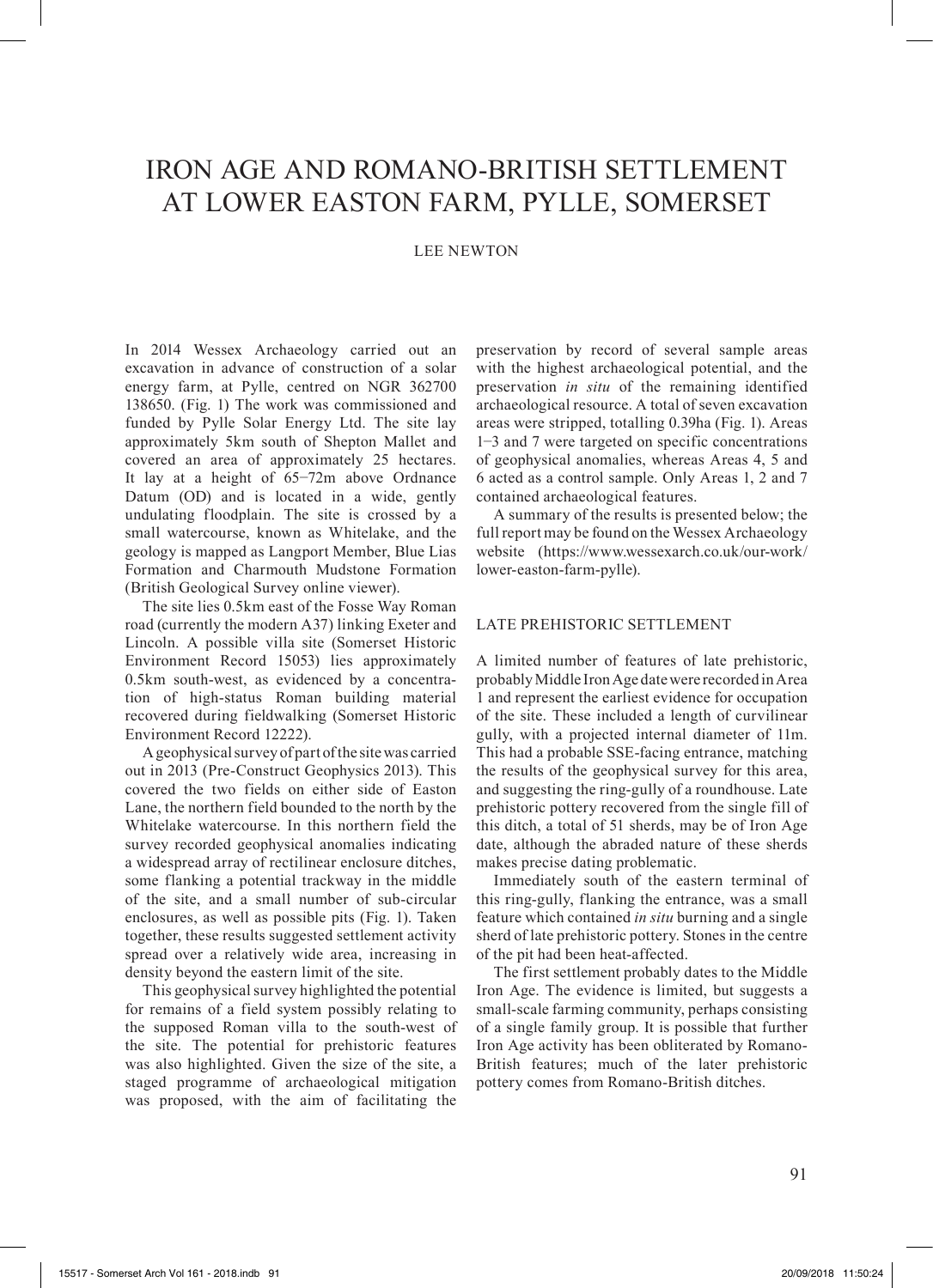

*Fig. 1 Site location showing the excavated areas and the results of the geophysical survey*

92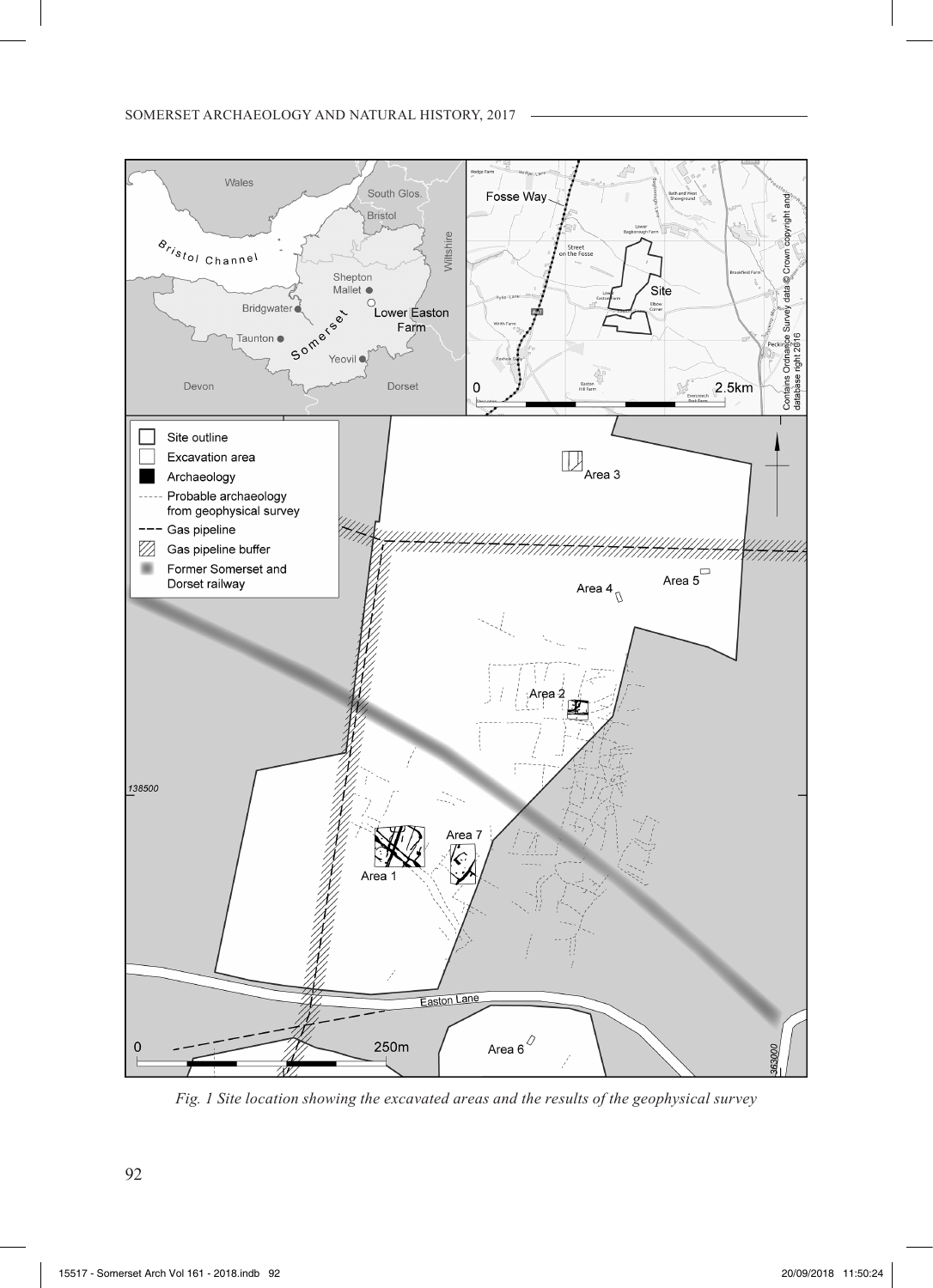## ROMANO-BRITISH LANDSCAPE ACTIVITY

Romano-British features, including ditches, pits and trackways, were recorded in Areas 1, 2 and 7, indicating widespread activity across the site. The pottery suggests a broad date range from the 2nd to the 4th centuries AD, which is confirmed by a number of coins. Almost all the Romano-British features in Area 1 were ditches, either for drainage and/or to mark boundaries. Most of these were orientated either north-west to south-east or northeast to south-west, which matched the general orientation of the enclosures recorded more widely across the site by the geophysical survey (Fig. 1).

The most substantial of these features were two parallel ditches which formed a 5m wide trackway aligned north-west to south-east across the area, which was shown on the geophysical survey as extending for over 40m. These ditches contained 3rd-century AD pottery and displayed a number of recuts, indicating their prolonged use. One section contained a length of Romano-British stone-filled drain along its centre, which is perhaps unsurprising given the location of the site in a floodplain. At its north-western end this ditch turned sharply to the north-east, which corresponds to the eastern side of an enclosure apparent on the geophysical survey; this enclosure appeared to span the trackway.

One ditch on the northern edge of Area 1 appears to represent the southern end of a small rectangular enclosure. This feature lies on a different orientation to the other Romano-British features in this area and is perhaps later, a possibility borne out by the pottery evidence, although this is not conclusive. It certainly contained finds suggestive of a late Romano-British date in its bottom fill. This ditch enclosed an area 13m east-west by at least 5m north-south. Only the southern end of the projected enclosure was visible, the remainder lying outside of the excavation area and being ill-defined in the geophysical survey.

The excavation of Area 2 revealed an arrangement of Romano-British ditches which corresponds closely to the anomalies recorded by the geophysical survey. These ditches indicate a number of phases of reorganisation of enclosures/field systems. The pottery suggests a broad date range from the 2nd−3rd century.

The stratigraphically earliest features were two short lengths of north-south ditch, with terminals 6.8m apart, possibly marking an entrance.

The excavation of Area 7 revealed an arrangement of ditches some of which correspond closely to geophysical anomalies. These represent parts of two adjacent subrectangular enclosures, both of which appear to be part of the same arrangement of enclosures recorded in Area 1 (Fig. 1). Other ditches present were not detected by the geophysical survey.

Romano-British occupation of the site appears to have begun during the 2nd or 3rd century AD and continued into the 4th century, a fairly typical date range for such sites in southern England. However, the fact that the finds include two coins as well as several fragments of brooches dating to the 1st or 2nd centuries AD shows that there was activity in the vicinity during the early Romano-British period. These finds were all unstratified or residual in later features, so may relate to the possible villa nearby.

Perhaps during the early Romano-British period a villa was established approximately 0.5km southwest of the site, as evidenced by the large quantity of building materials recovered during fieldwalking (Somerset Historic Environment Record 12222). It is clear from geophysical surveys of the site that the features uncovered during the excavation formed part of a wider agricultural landscape probably related to this villa. Indeed, two fragments of Romano-British ceramic building material were found in Area 1. Based on its thickness, one of these fragments is probably from a brick, whilst the other may be from a box flue or *voussoir* tile. Most notably a probable track or droveway crossed the middle of Area 1 in a north-west to south-east direction, with field boundary/drainage ditches laid out at right angles to it. The field system continued and apparently became more focused to the east of the excavated areas.

The finds material mainly falls into two principal phases of activity; one dating to the later prehistoric period, the other of Roman (2nd–4th-century) date.

Roman pottery accounts for 91% (sherd count) of the assemblage and largely dates from the middle/late 2nd into the 4th century AD. It is overwhelmingly dominated by a diverse range of 'local' coarse wares. Continental imported wares are limited to 21 sherds of samian and a single burnt handle from a Baetican Dressel 20 amphora.

This suggests mid−late Romano-British occupation with a very limited repertoire of forms dominated by jars; higher status wares such as Gaulish samian (1% count) and other imported fine/specialist wares are almost absent from the assemblage. A few regional imports from the Oxfordshire and New Forest industries were